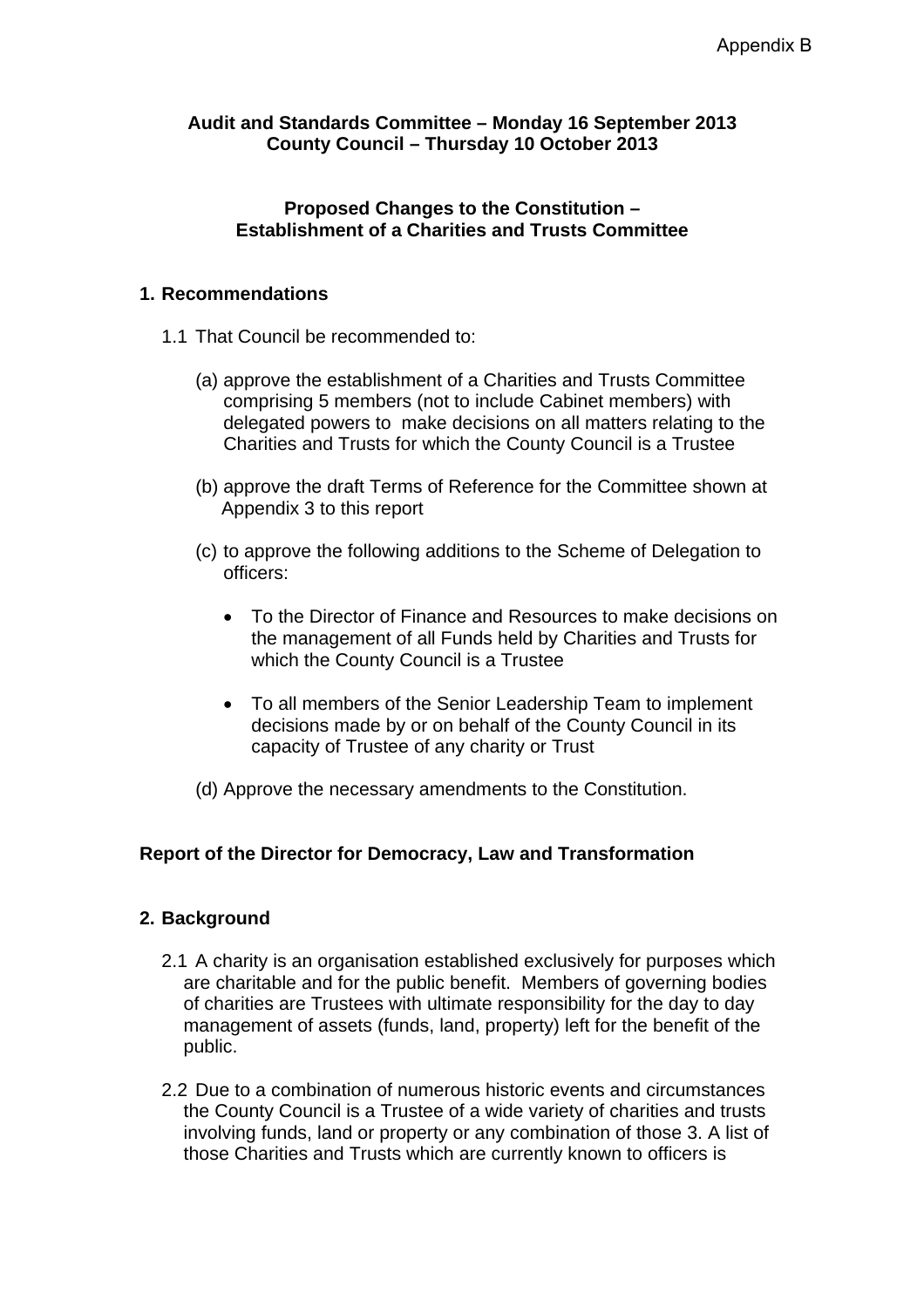shown at Appendix 2. It is accepted that this list might not be exhaustive and may need to be updated in future as issues come to light.

2.3 Until recently the administration of Charities and Trusts has, in the main, been low key generally involving the monitoring of investments made on their behalf and the submission of annual returns as required by the Charity Commission. Of late the position is changing as the County Council increases it's involvement in land transactions (eg transfers of land to Academies, sale of surplus assets connected to County Council land). Some of these transactions have proven complicated where small parcels of the land involved have been found to be owned by a charity or trust. This has brought to the fore the need for a proper decision making mechanism for the County Councils Sole Trustee responsibilities.

# **3. Charity Commission Guidance**

3.1 Guidance jointly issued by the Local Government Association and the Charity Commission ('Councillors Guide') stresses the importance of clear decision making processes to provide transparency and protect the finances of the Charitable Trust and reputation of the local authority. They also emphasise the requirement for decision making arrangements to be entirely separate from the local authority's own arrangements given that when acting as Trustees members have different legal duties, rights and responsibilities and are required to act entirely in the interest of the Charity and its beneficiaries.

# **4. Charities and Trusts Committee**

- 4.1 Whilst the Guidance includes reference to full Councils holding separate meetings to discharge their Trustee responsibilities it also suggests that a more practical approach is the establishment of a separate Charities and Trusts Committee. As for any other Committee, it is open to members to determine the extent to which powers should be delegated to the Committee however for practical purposes it would be preferable for the Committee to have full delegated powers to make decisions on and administer all matters relating to Charities and Trust for which the County Council is a Trustee.
- 4.2 In recognition of the County Councils ultimate responsibility for the Charities and Trusts an annual report on matters considered by the Committee could be submitted to full council.
- 4.3 Examples of the scale and type of decision which the Committee might be asked to make are:
- 4.3.1 *Financial*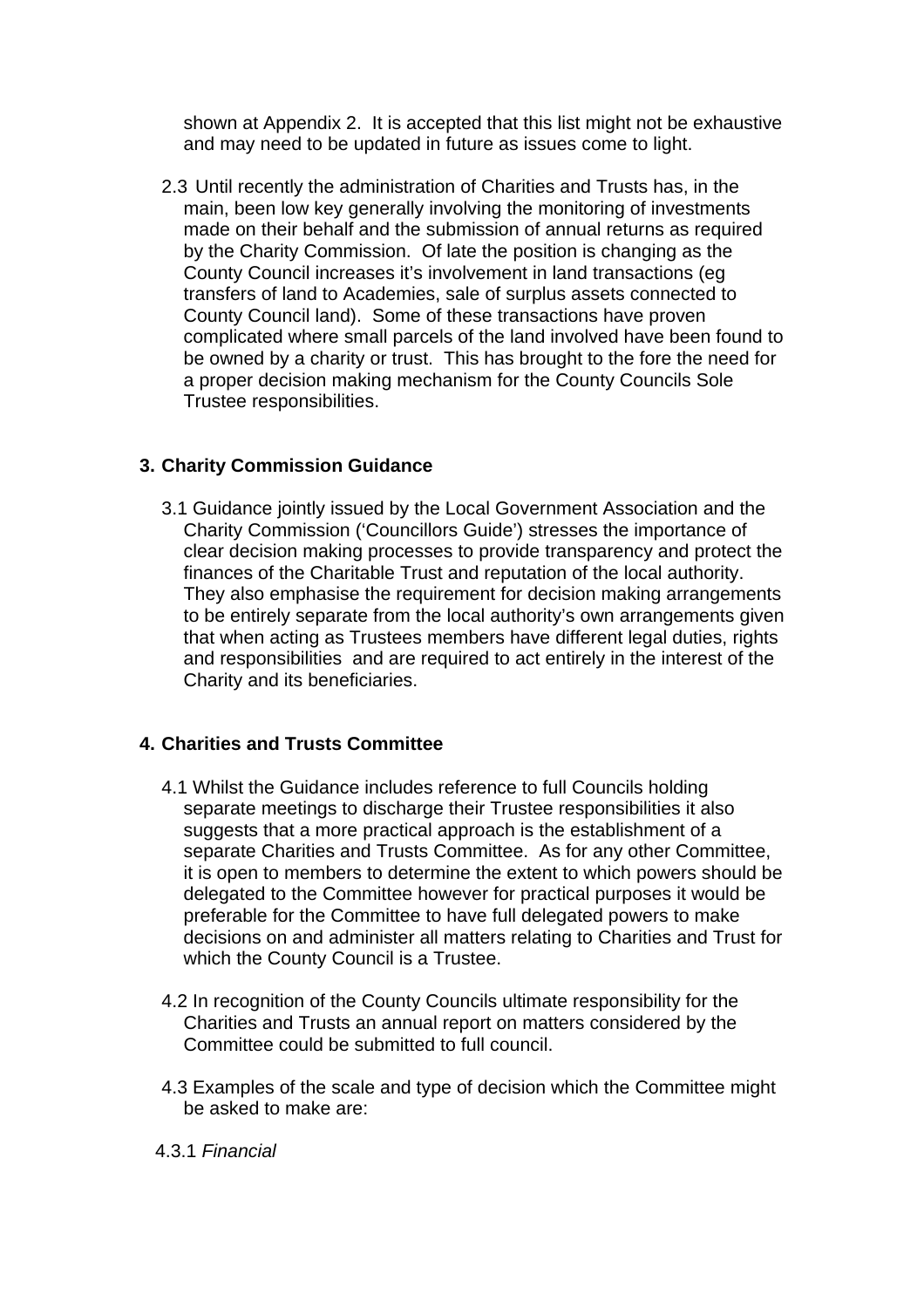(a) to establish a general policy to uphold, and to make decisions on the investments taken by the charities

(b) to decide on the merging and closing of each charity

(c ) to establish a policy that will make decisions in respect of the service charges for each charity. As smaller charities are unable to support the charges.

(d) to oversee and approve the year end accounts

(e) to establish delegated powers for day to day management of charities

4.3.2*. Legal/Property*

- (a) the use of charity land, endowments and grants in accordance with the objects of the relevant trust deed;
- (b) the amendment of a trust deed or current trust scheme in order to alter the objects of the charity;
- (c) the "disposal" of charity land including, but not limited to, all decisions relating to the sale of a parcel of land, the granting of leases and/or licences over such land, the granting of easements over such land and the obtaining of a Charity Commission Order confirming the Commission's consent to that particular disposal;
- (d) the day to day property management of charity land; and,
- (e) any other miscellaneous property matters that may arise from time to time and which relate to charity land.

# **4.4. Membership and frequency of meetings**

4.4.1 Given the potentially specialised nature of reports to the Committee it is suggested that it's membership be limited to 5 members – mirroring the Panels already listed in the Constitution. To avoid conflict of interest (eg on land transactions) it is recommended that the membership does NOT include any cabinet member.

4.4.2. The frequency with which the Committee would be required to meet is uncertain therefore it is proposed that 2 meetings per annum be formally calendared with other meetings convened as and when required. Meetings would be administered by Member and Democratic Services and supported by officers from other service areas as required. Training would be key and would be provided in a timely manner to ensure that members had sufficient knowledge of a subject to be confident in their decision making.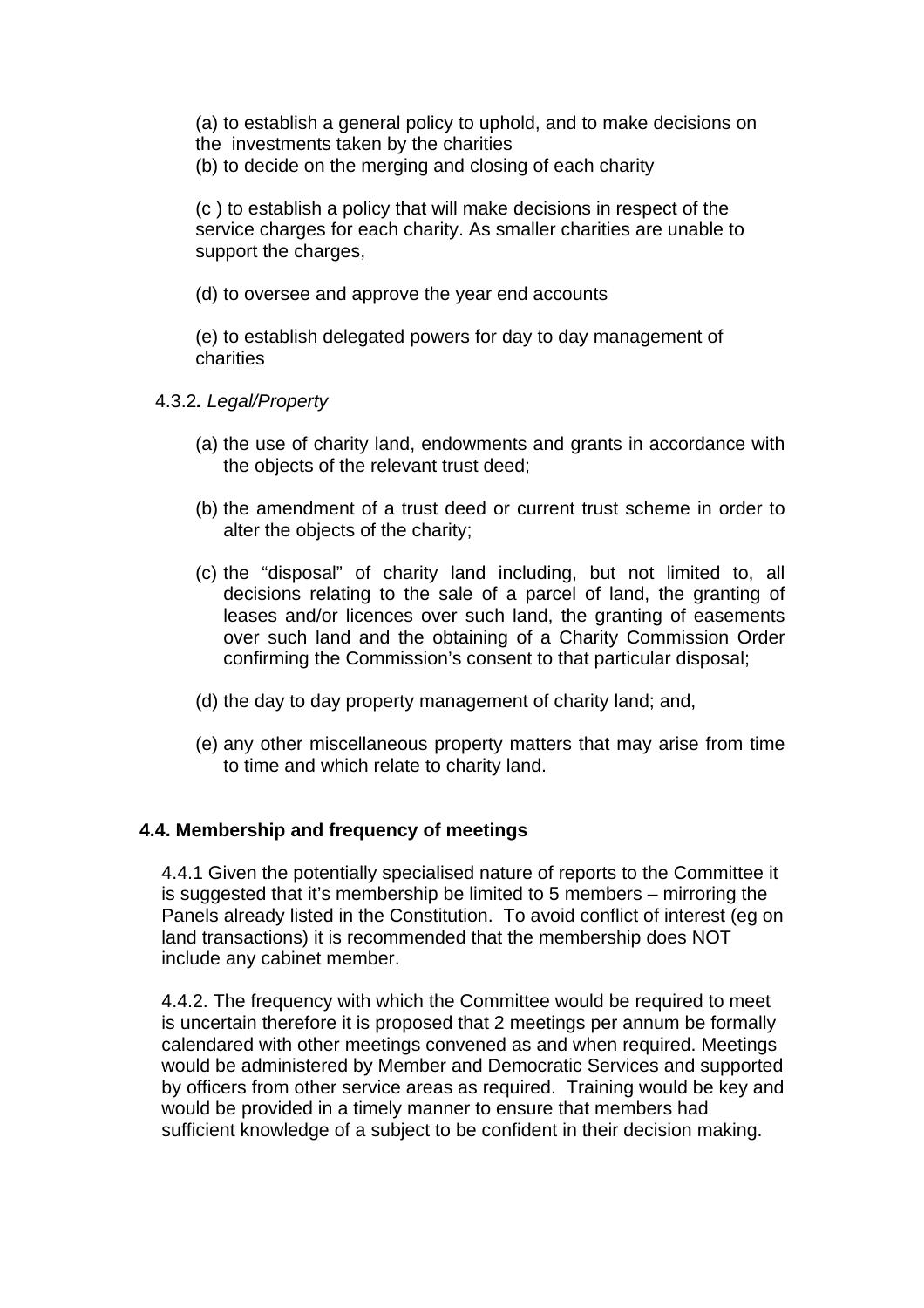#### **5. Delegations to Officers**

- 5.1. As mentioned above much of the Trustee activity for charities and Trusts relates to day to day management of funds invested. To date due to the absence of specific authority to include funds in his treasury management activity the Director of Finance and Resources has been unable to maximise their investment potential. It is therefore proposed that the Scheme of Delegation to Officers be amended to include authority for the Director of Finance and Resources to make all decisions relating to the day to day investment and management of those funds.
- 5.2. Senior Leadership Team members have delegated authority to take all steps to implement decisions of the county council. In view of the fact that the Committee would be making decisions as Trustees rather than Councillors it is recommended that an additional delegation be added to the Scheme of Delegation to officers to grant all Senior Leadership Team members authority to implement decision made by or on behalf of the County Council in its capacity as a Trustee of any charity or trust.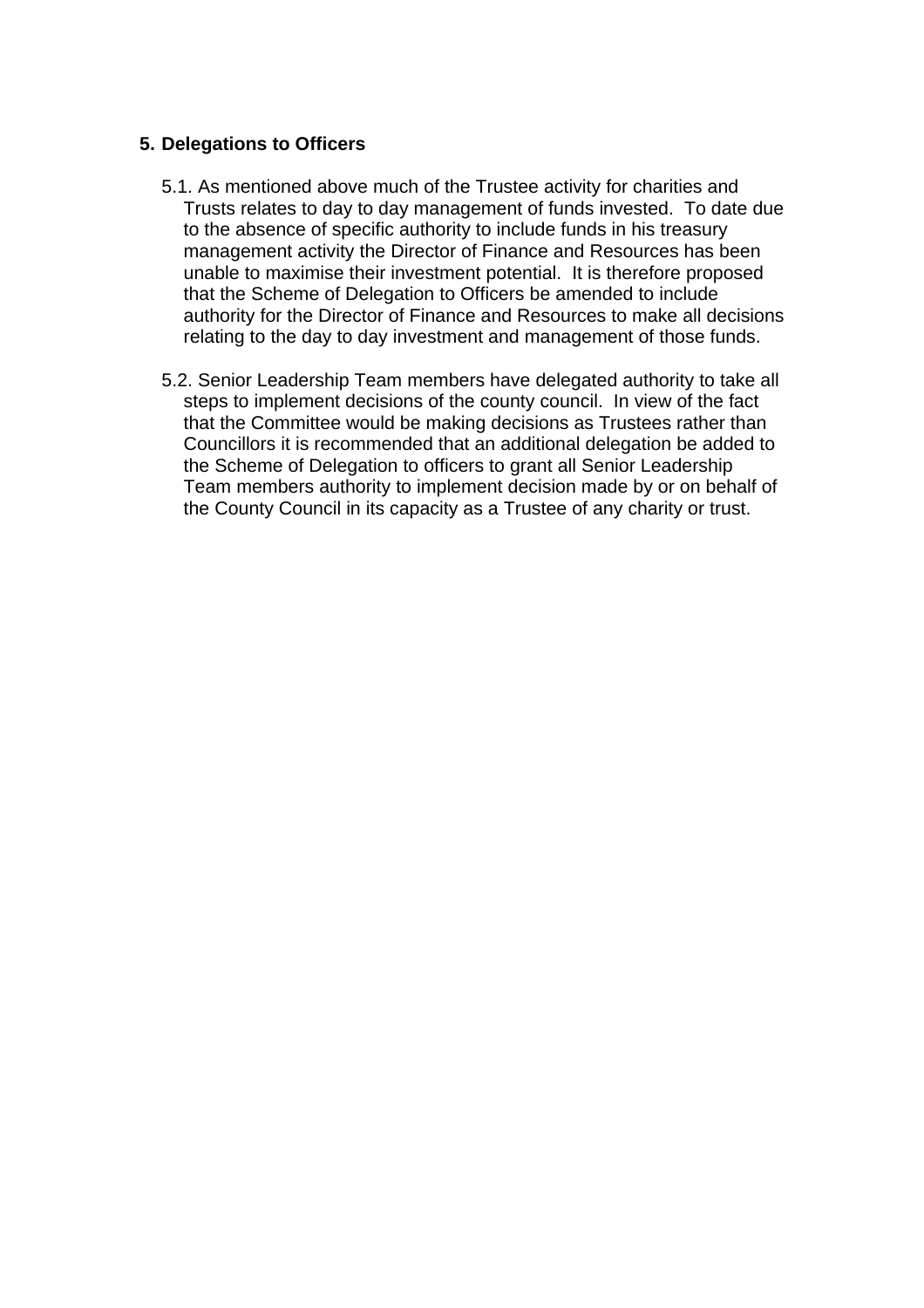# **Appendix 1**

# **1.0. Equalities Implications**

None

# **2.0. Legal Implications**

Each Charity and Trust is a separate legal entity and completely independent of the County Council; . It is important that they are treated as such when their affairs are being administered.

# **3.0 Resource and Value for Money Implications**

Costs will relate to the administration of, and support for, the Committee.

# **4.0 Risk Implications**

Improvements to the decision making processes in relation to charity and trust issues will reduce the potential for legal challenge to action taken on behalf of the County Council

Report Author:

| Author's name: | <b>Julie Plant</b>               |
|----------------|----------------------------------|
| Telephone No:  | (01785) 276135                   |
| e-mail:        | Julie.plant@staffordshire.gov.uk |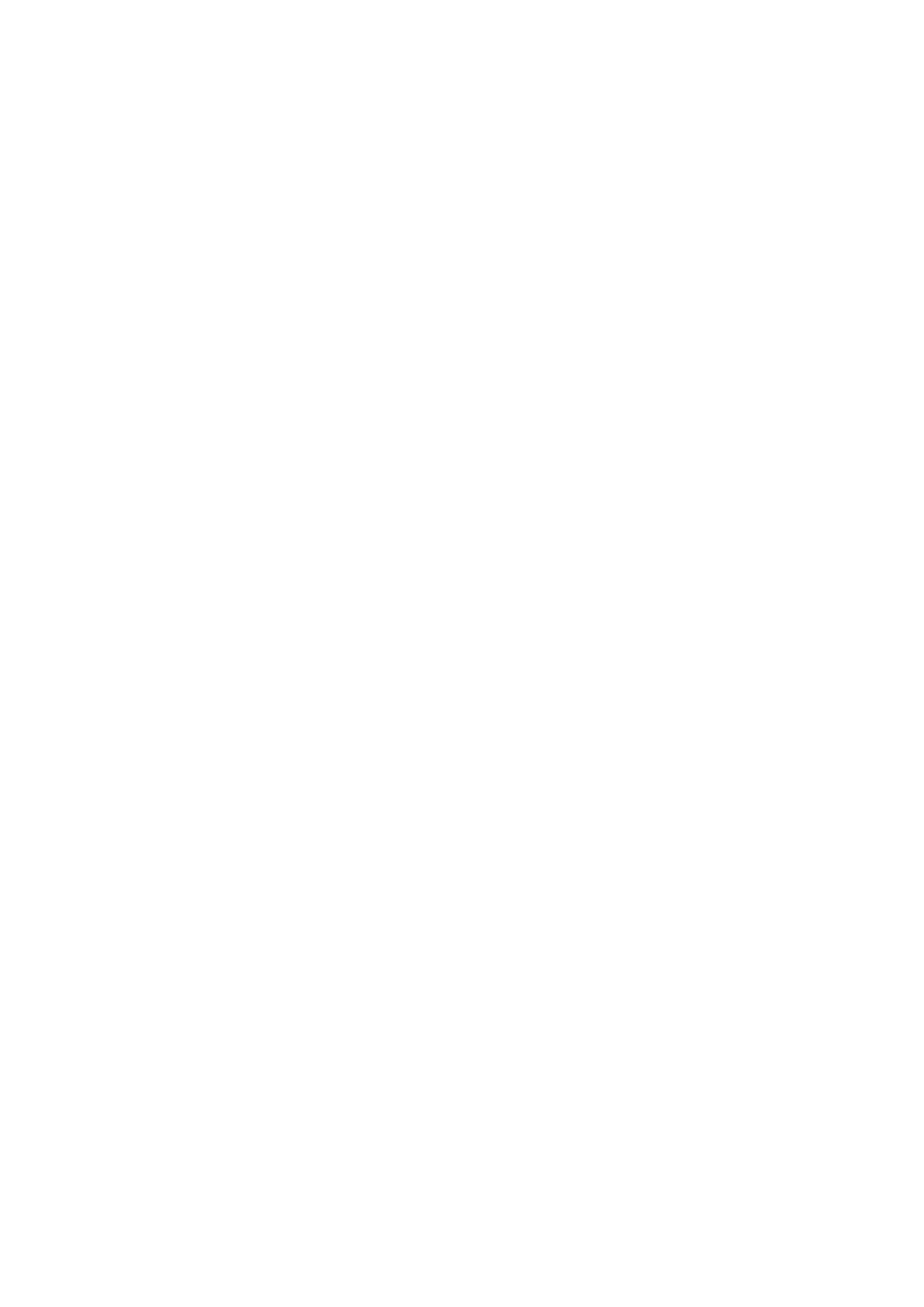# **Appendix2**

| <b>Main Name</b>                                             | <b>Notes</b>                                                              |
|--------------------------------------------------------------|---------------------------------------------------------------------------|
| <b>BREWOOD EDUCATIONAL CHARITY</b>                           | Brewood Grammar School & Brewood<br>Middle School                         |
| <b>BREWOOD MIDDLE SCHOOL</b><br><b>CHARITY</b>               | <b>Brewood Grammar School &amp; Brewood</b><br>Middle School              |
| KING EDWARD VI HIGH<br>SCHOOL,LICHFIELD                      | King Edward VI High School, Lichfield                                     |
| <b>STAFFORD EDUCATIONAL</b><br><b>ENDOWMENT CHARITY</b>      | Chetwyn Centre                                                            |
| STAFFORDSHIRE COUNTY COUNCIL<br><b>CHARITY FUND</b>          | Grants to organisations and<br>individuals                                |
| THE QUEEN ELIZABETH'S MERCIAN<br><b>SCHOOL</b>               |                                                                           |
| THOMAS ALLEYNE'S HIGH SCHOOL<br><b>FUND</b>                  | Provision of prizes and awards,<br>contributions and financial assistance |
| THOMAS RUSSELL'S FOUNDATION                                  | Grants to organisations and<br>individuals                                |
| THE RUGELEY EDUCATIONAL<br><b>ENDOWMENT</b>                  | Grants to organisations and<br>individuals                                |
| <b>DOSTHILL PLAING FIELD AND</b><br><b>RECREATION GROUND</b> | Provides buildings/facilities/open<br>space                               |
| TAMWORTH YOUTH CENTRE FUND                                   | Provides buildings/facilities/open<br>space                               |
| <b>ALLEYNES GRAMMAR SCHOOL</b><br><b>STONE</b>               | Grants to organisations and<br>individuals                                |
| <b>NICHOLSON INSTITUTE</b>                                   | Provides buildings/facilities/open                                        |
| <b>ALLEYNE'S HIGH SCHOOL</b>                                 | Grants to organisations and<br>individuals                                |